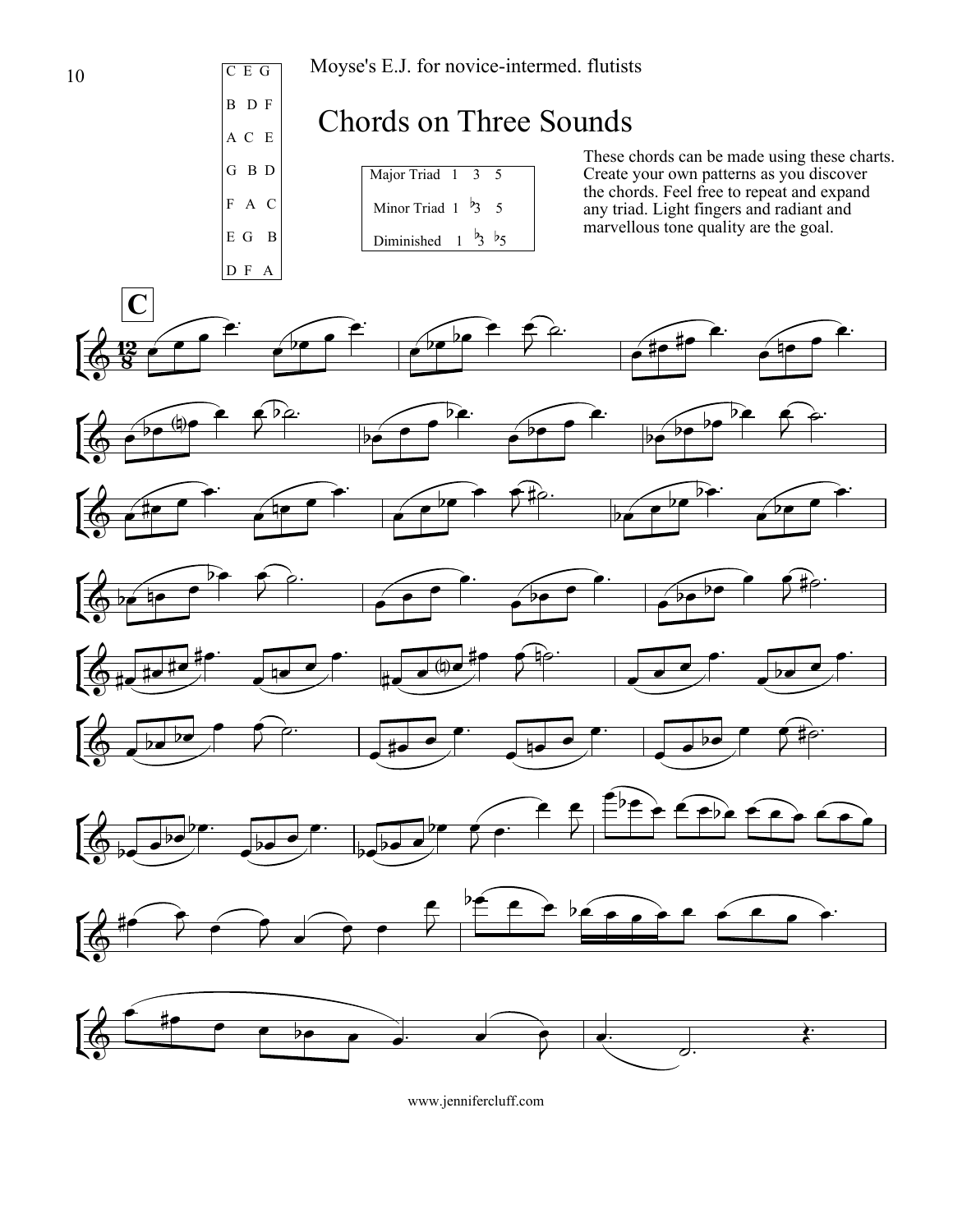

 $+$  = Bb Thumb key on

www.jennifercluff.com

o = Bb Thumb key off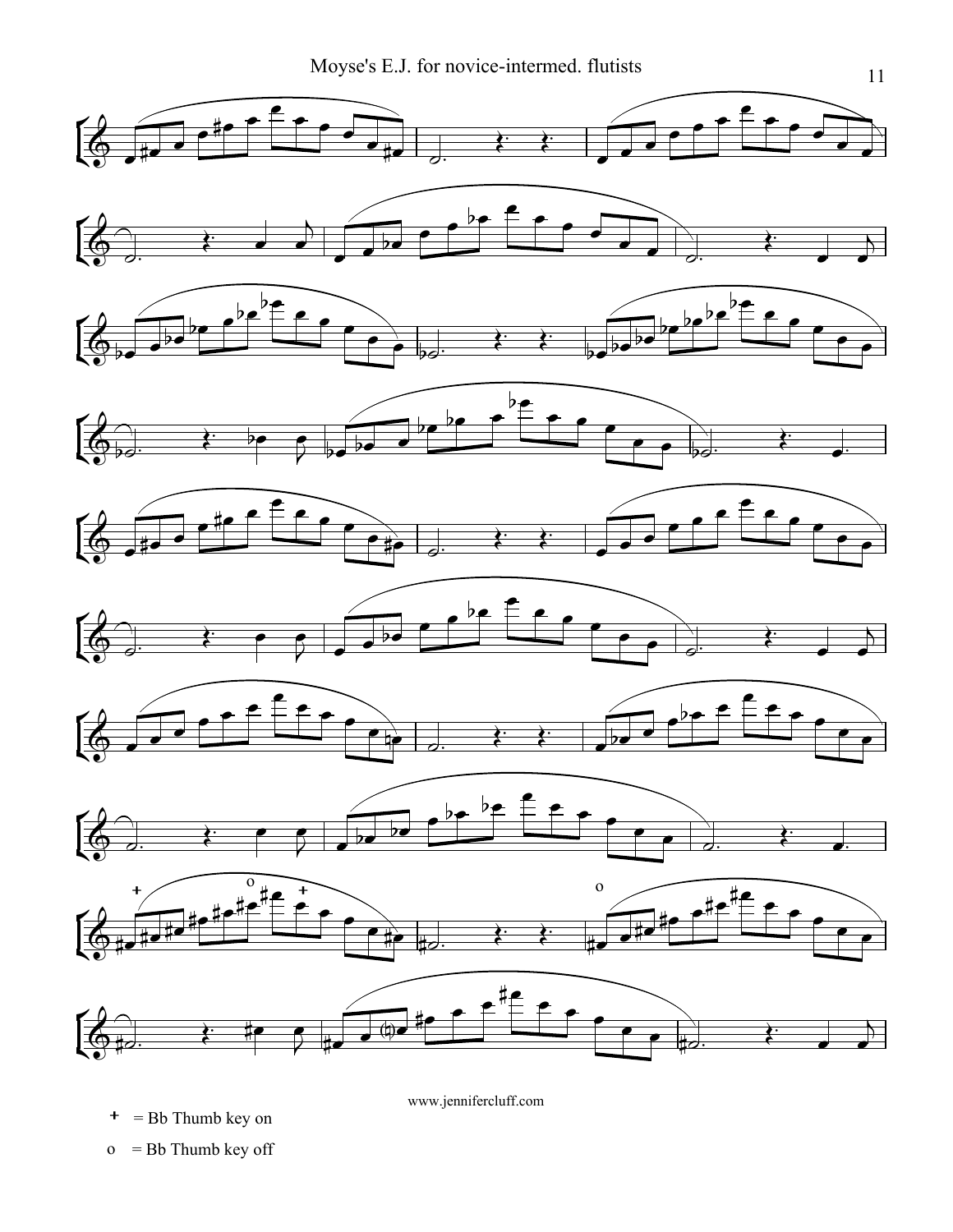

*(long G# optional fingering)\**

LH 2 3 4 RH 2 3 4

\* When you first learn to tune the highest notes, use a drone like The Tuning CD to teach your ear. Set the drone pitch for the key's tonic or for the note in question. With high G#, if you use the "long fingering" shown above, it may be more secure in the hands, but need fast air to be in tune.

 $\leftarrow$ 

 $\overline{\mathbf{P}}$  $\overline{\bullet}$ ie. **#e**  $\overline{\phantom{a}}$ .<br>#<del>ا</del>





\*\*\* For flutists without split-E on their flutes, if you need to descend at fast tempi from high A to high E, experiment with aim, and possibly with playing the high E raising right pinky finger (RH4)momentarily.

www.jennifercluff.com

Į

 $\frac{1}{2}$ 

ossia

.<br>م: ie. <u>#e</u> .<br>#<del>r</del> .<br>#<del>r</del>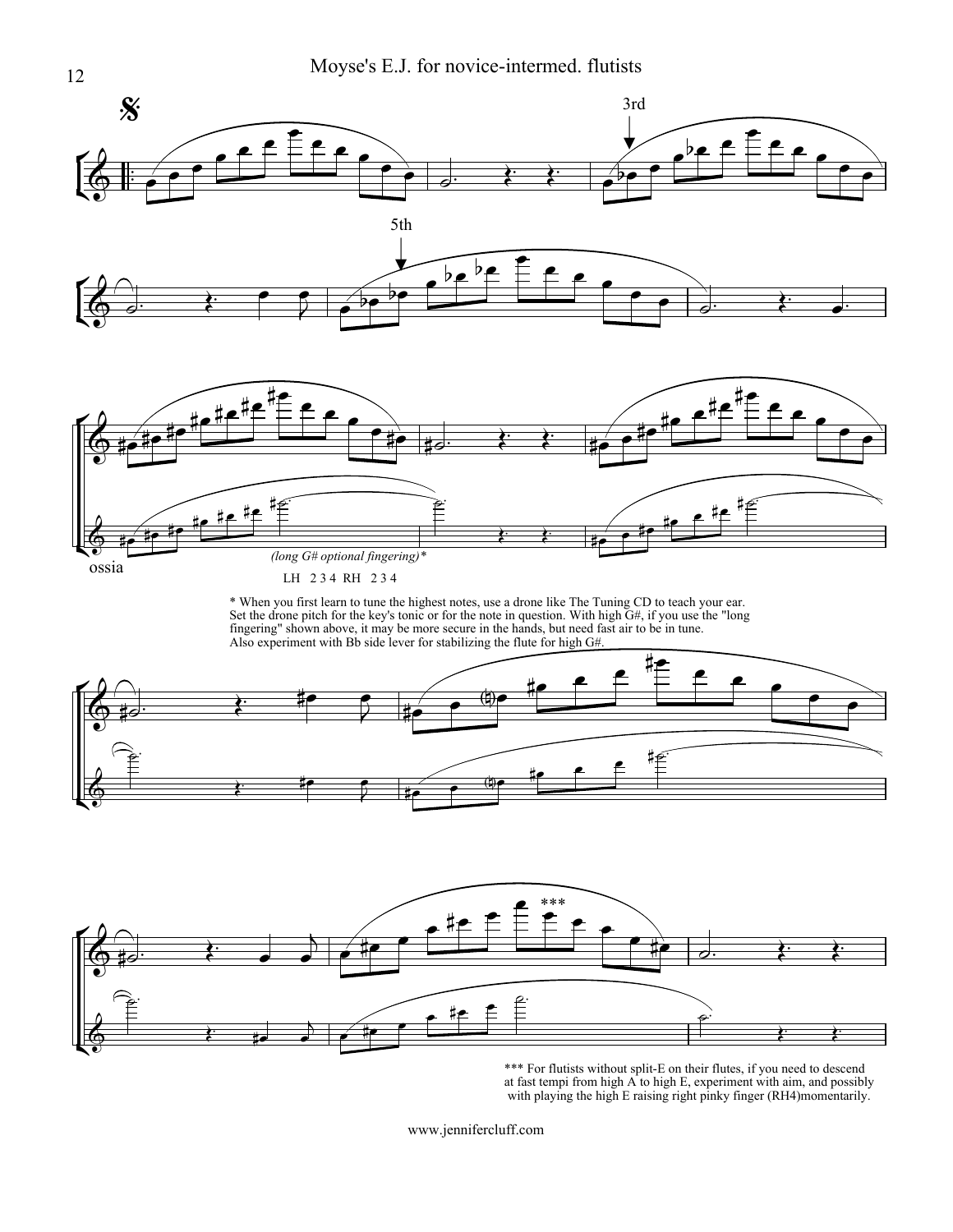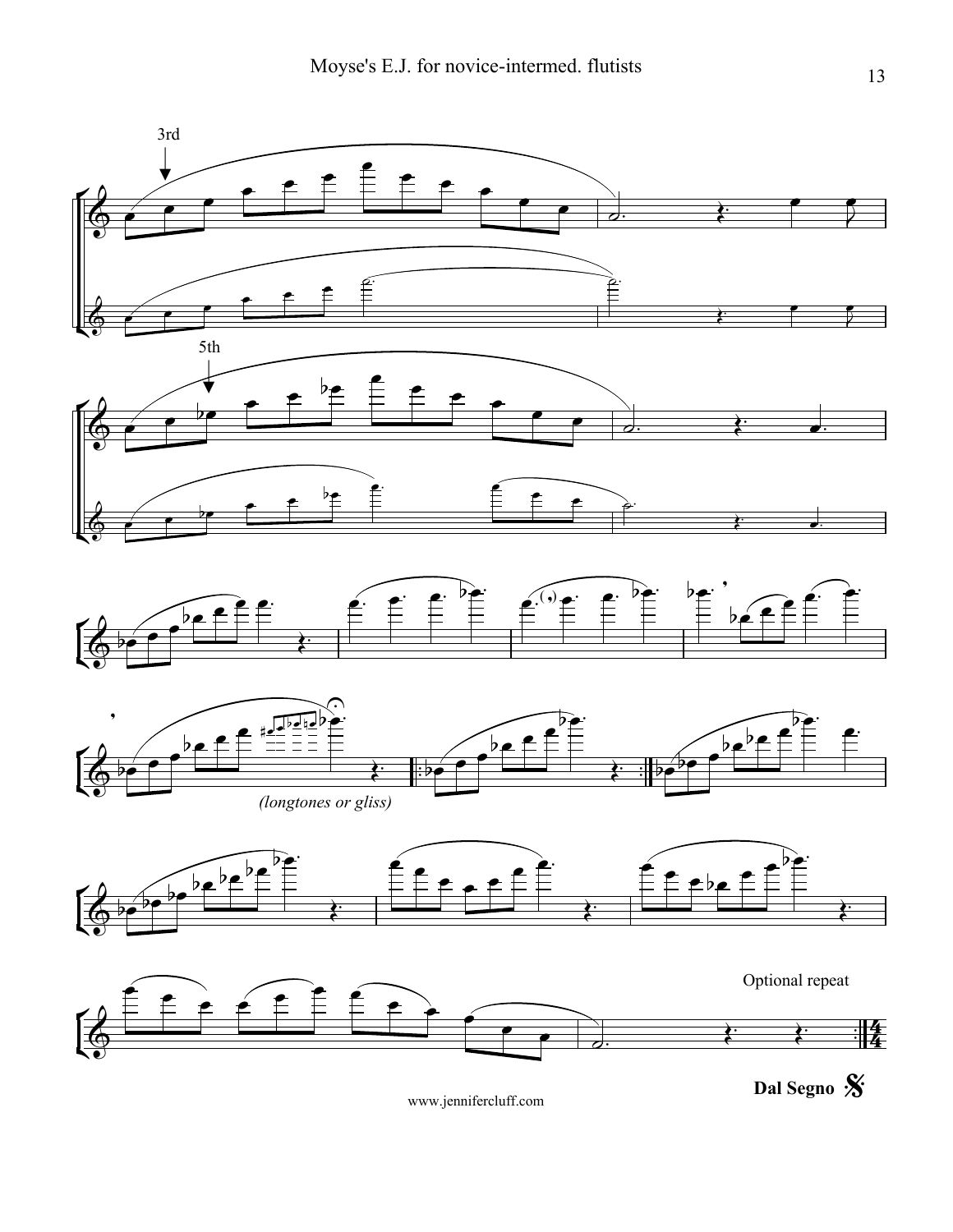



 $\frac{1}{1}$  $\frac{1}{1}$ 

F Ab Cb Eb

 $\frac{8}{5}$  $\frac{1}{2}$  $\frac{1}{2}$  $\overline{p}$ 

Example: Flat 7th only,

 $\frac{1}{1}$  $\overline{\cdot}$ 

 $\overrightarrow{\bullet}$ 

 $\frac{1}{2}$ 

 $\mathsf{r}$ 委  $\overline{\bullet}$ 

Finally flatten the fifth too.

 $\downarrow$ 

 $\rightarrow$ 

 $\flat$ 

be

 $\overline{p}$ 

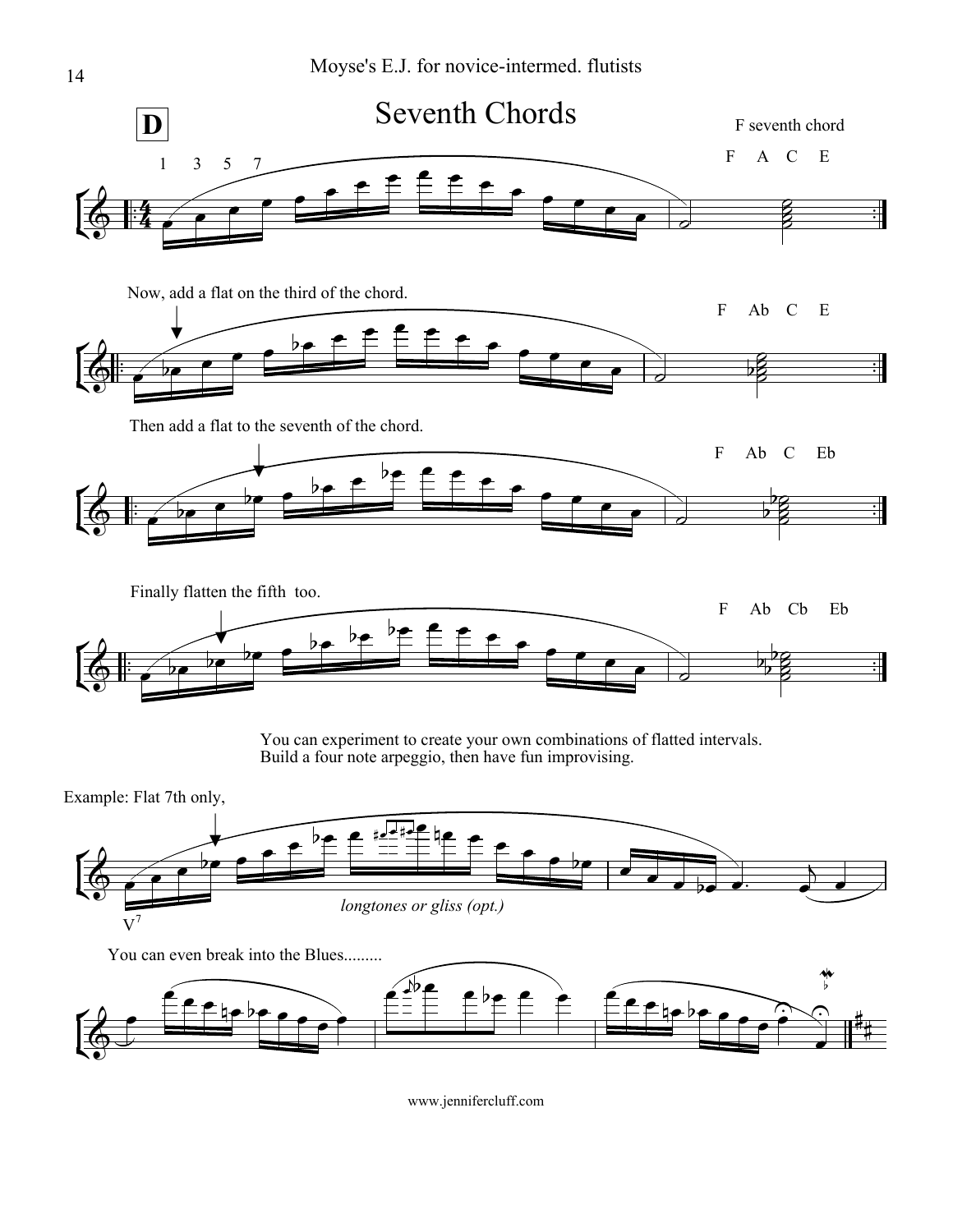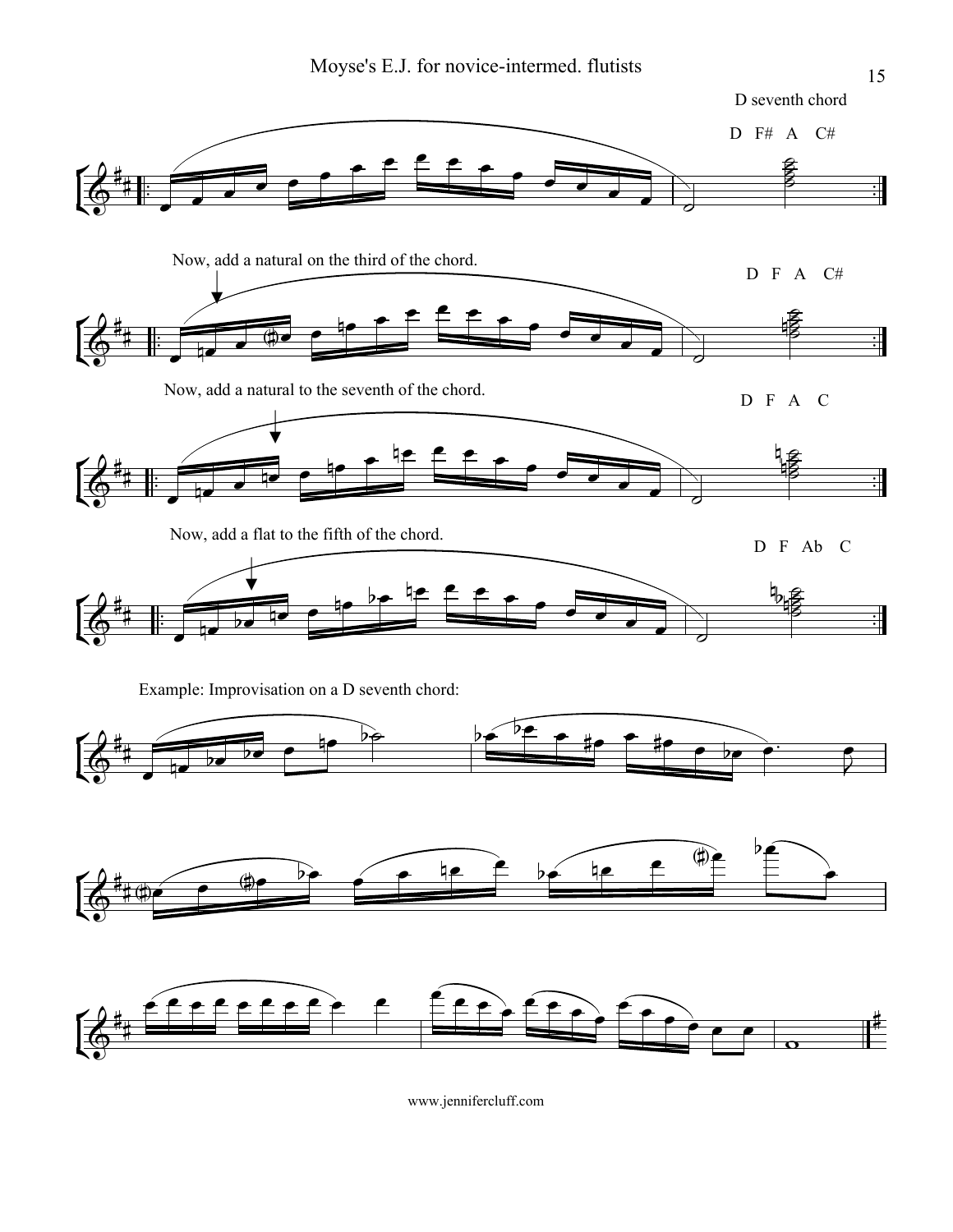

*tremelo / trill G to Bb*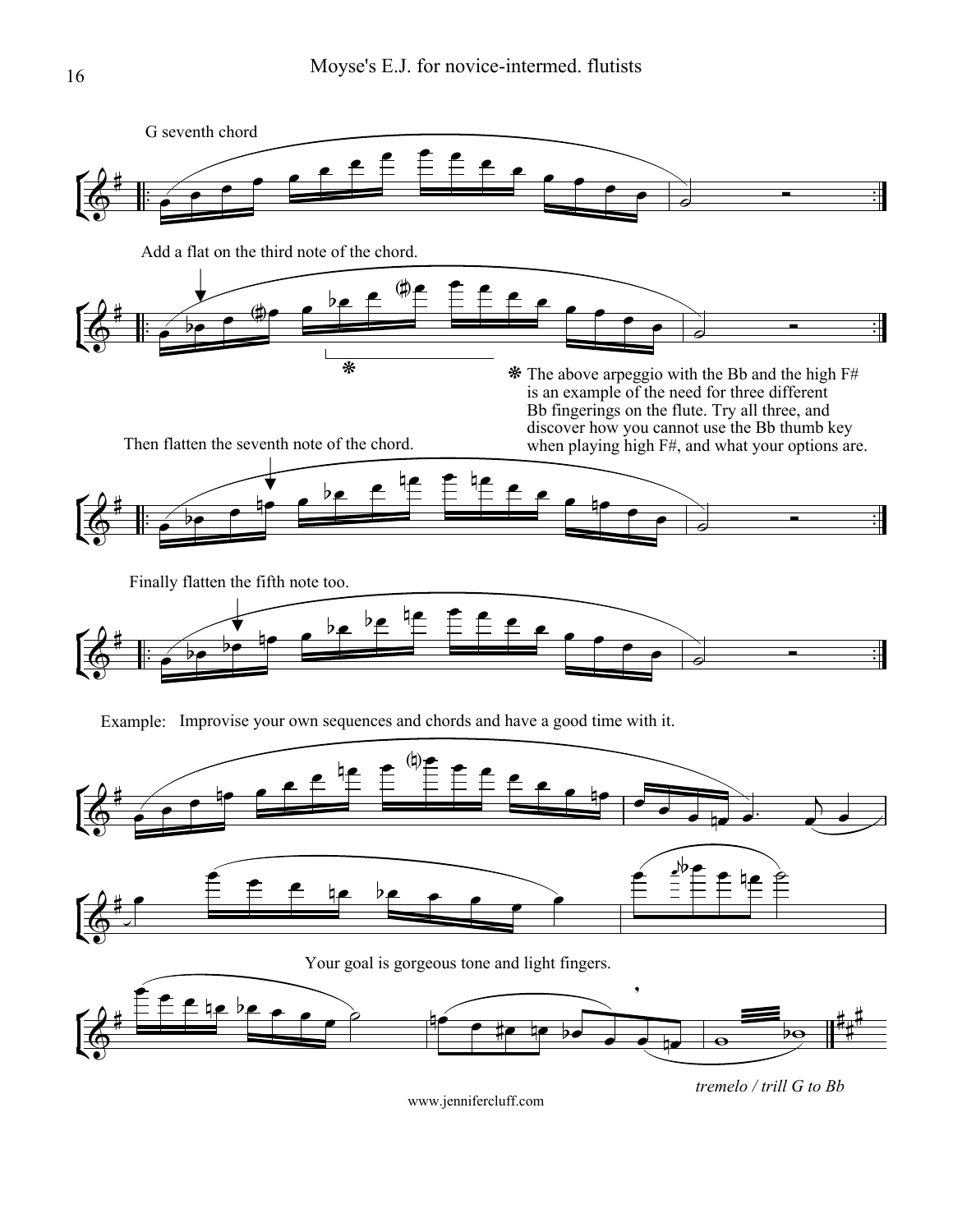

Write the C chord with a seventh. Alter each pitch. How many chords can you discover?





Which other chords are still left to discover and play? Create a stack of four notes and find out.

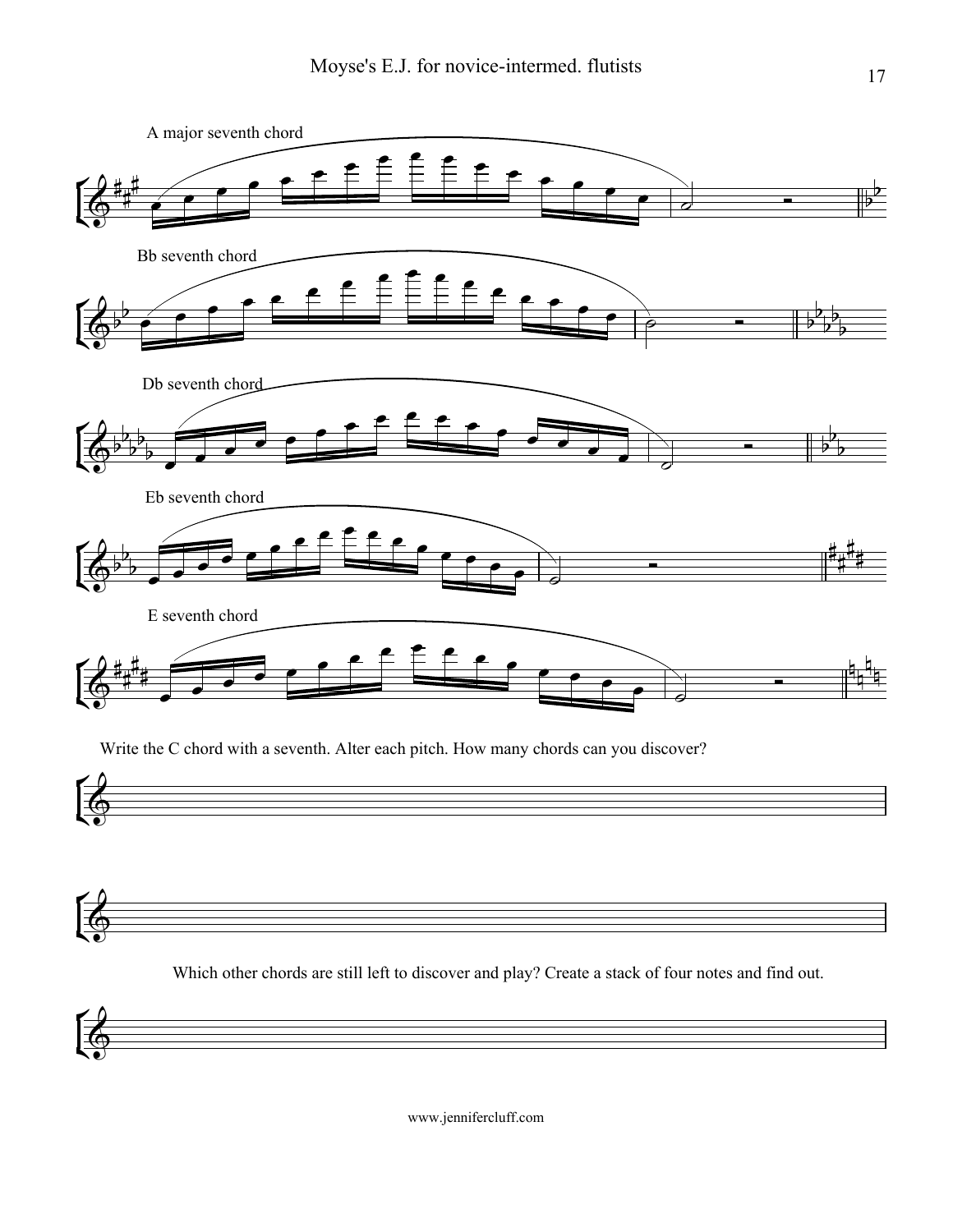

Warm up your low C using long tones or scale shown. Pause and restart on paused note as required.

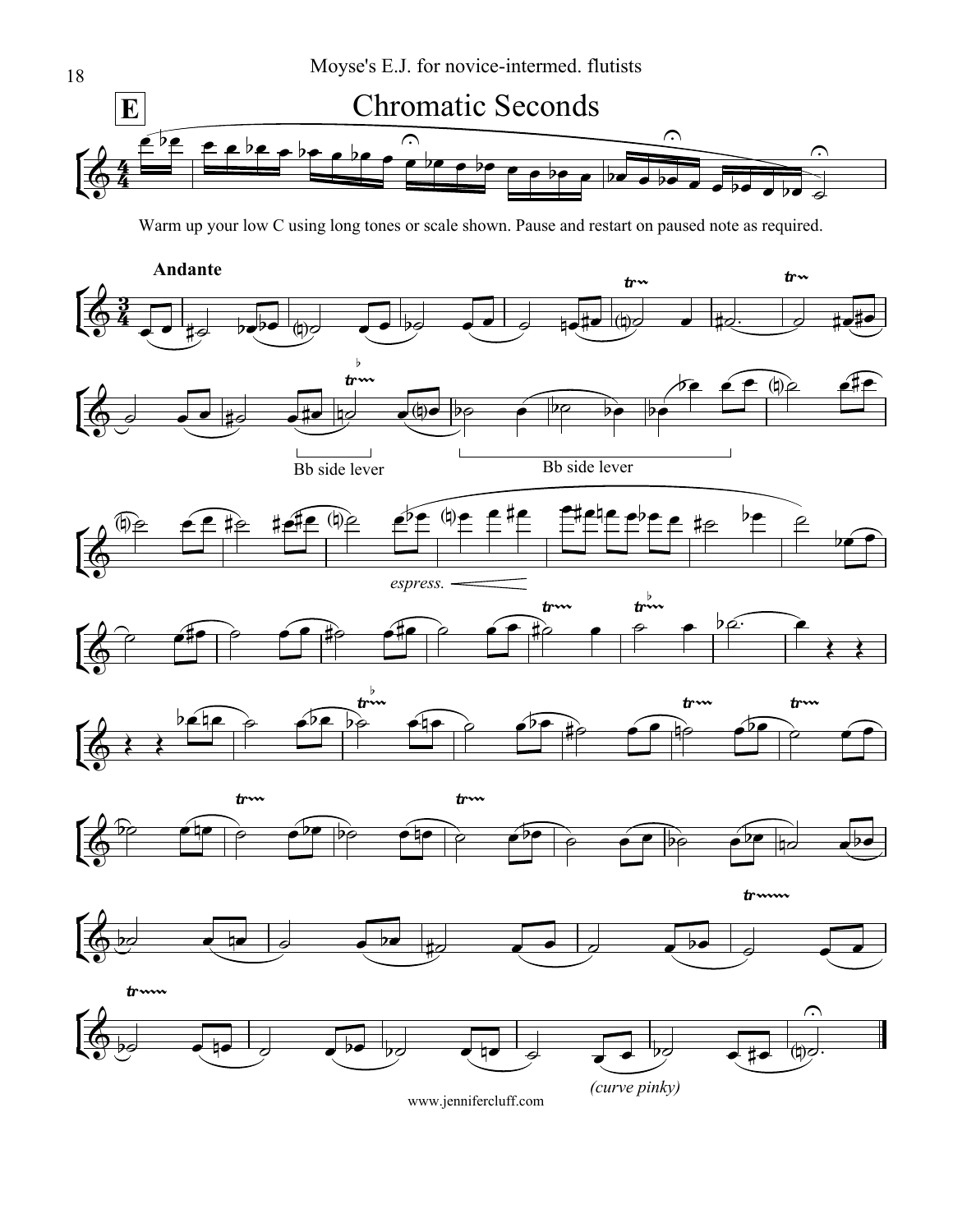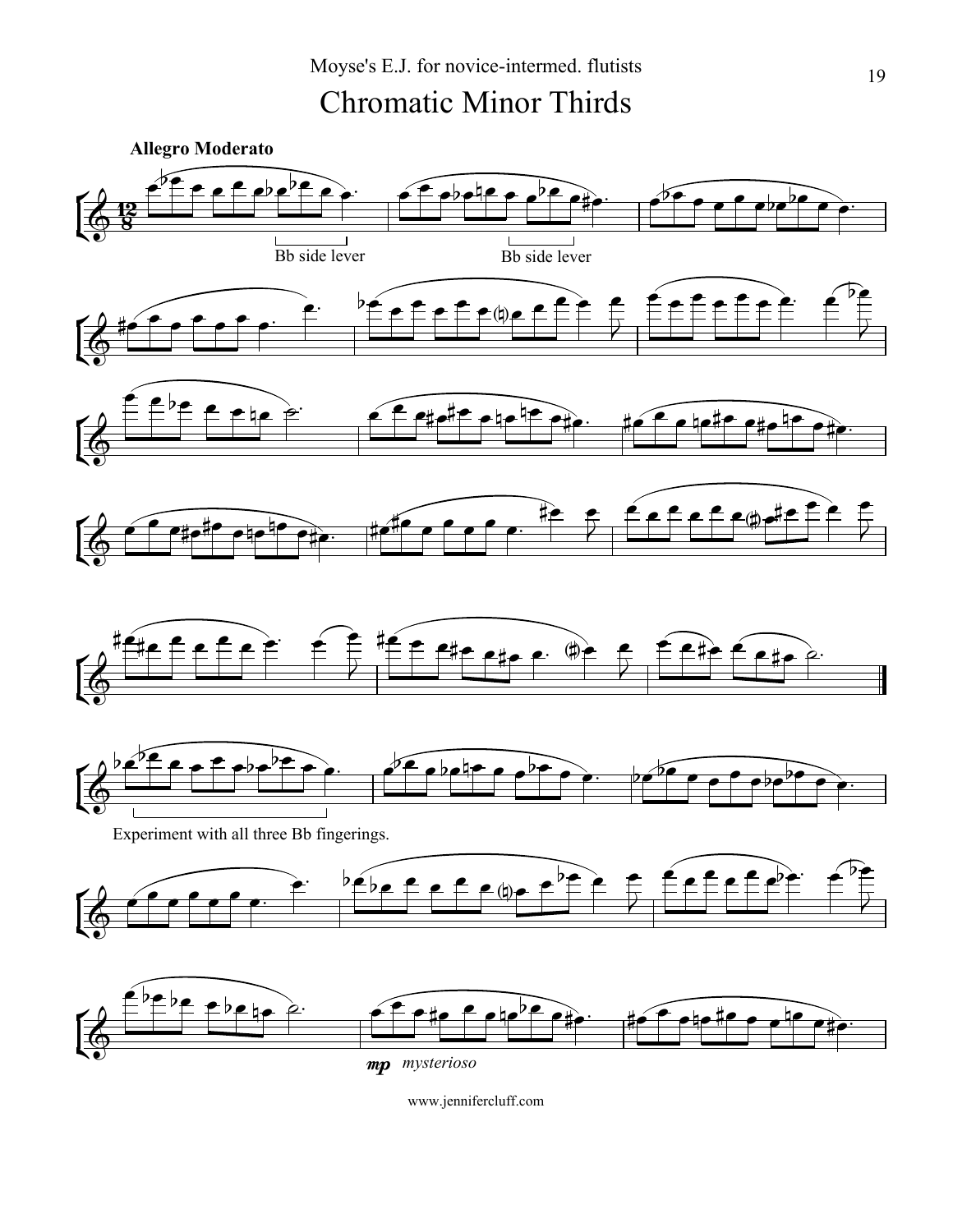